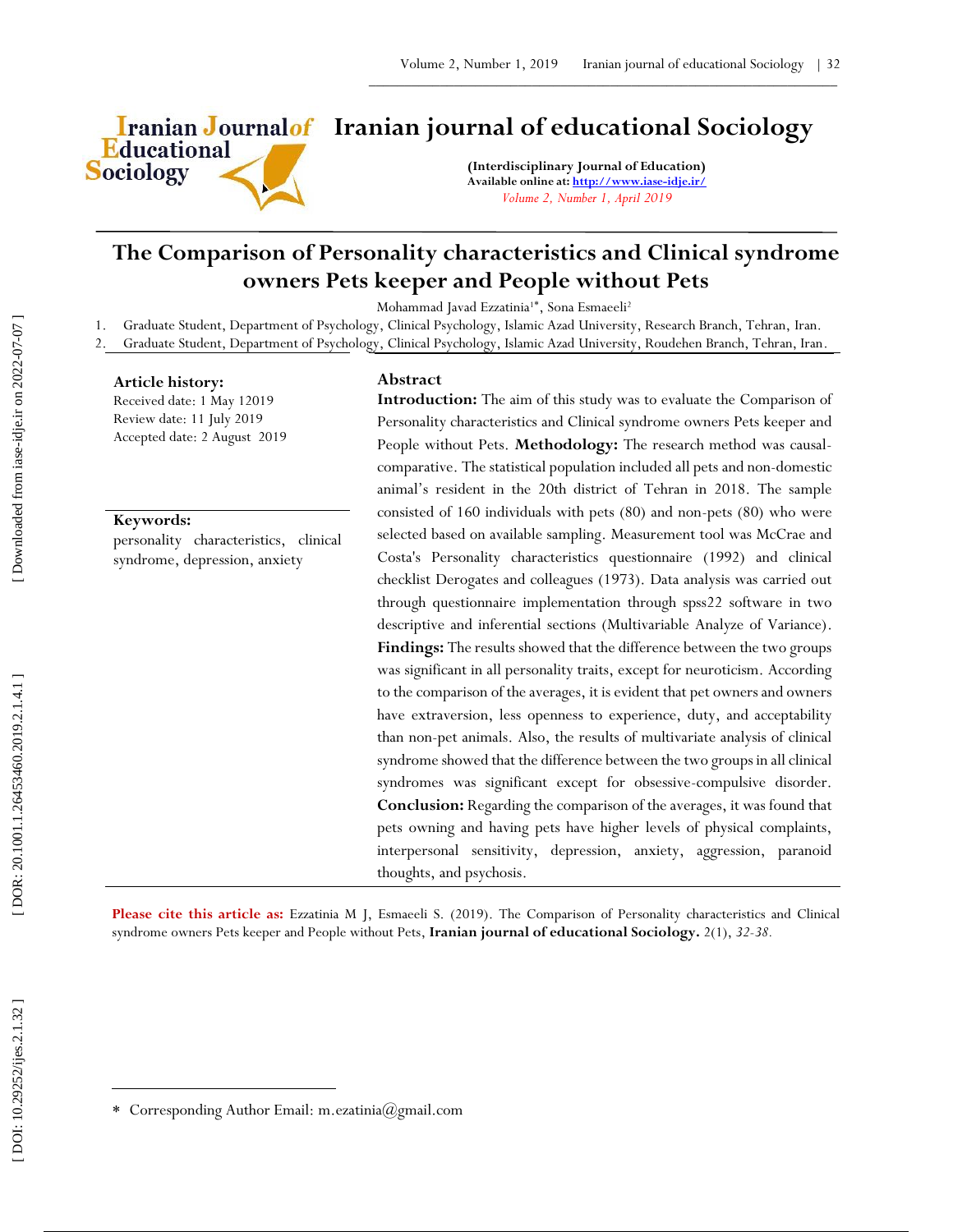#### **1. Introduction**

For many people, pets play a vital role in their lives; pets can be considered honorable as family members or friends. According to the American Society of Sociology (2011), 39 percent of American households have dog and 33 percent have cat. Despite their widespread outbreak, the various aspects of pet owners have been relatively studied. It is important to consider the study of human -animal interactions and benefit from it. there are many studies that refer to the benefits of animal owners; for example, the health benefits of pet owners are well documented. The pet's connection is associated with less cardiovascular problems, lowering blood pressure and lowering cholesterol levels (McConnell and Brown, 2011). There are not many studies about the psychological consequences of keeping animals and the personality traits of these people. The results of researches have indicated that the pet owners can more easily deal with severe emotional problems such as death of their close friends, family, and relatives (Akiyama et al., 2011), and have higher emotional health (Garrity et al., 2014). Of course, in all studies, there is no positive relationship between keeping animals and mental health. For example, Stallones et al. (2015) argue that such a connection is not always observed.

In a study, Han (2016) investigated the issues improving interpersonal communication with the mediation role of animal attachment, and concluded that the personality traits of pet owners with the exception of psychosis, affect the interpersonal communication skills and animal attachment. The results indicated that keeping animals may be a way to strengthen social interactions and communication among people who are afraid of social conflict with the others. Animal owners can also restore their own self -esteem, restore their independence and increase their interaction with the others through pets. Therefore, the result was that attachment to animals is the intermediary between personality traits and the strengthening of interpersonal communication (Han, 2016).

#### **2. Literature Review**

Castta and McKinney described the personality along five dimensions or five main factors, including psychoanalytic (tendency to experience anxiety, tension, self -harm, hostility and impulsivity, shyness, depression and low self-esteem), extroversion (tendency to be positive, decisiveness , mobility, kindness and sociality), openness (tendency to curiosity, performance, reasoning, flexibility, intellectuality and innovation), pleasure (willingness to forgive, kindness, generosity, trust, empathy, obedience, sacrifice and loyalty), and conscientiousness (desire for organizing, efficiency, reliability, self-restraint, rationalism, and meditation), (Mansourirad, 2015).

Sibley & Overall (2010), in a study, showed that the personality traits of agreeableness, conscience, anxiety and openness to experience have a positive relationship with the communication tendency among pet owners. It is likely that pet owners with low self-esteem and anxiety, sense of responsibility, thinking for others and more open -mind, establish friendly communication with the others. The relationship tendency among pet owners depends on personality traits. However, pet owners are suffering from neuroticism, anxiety, depression or hostility more than the others, and they suffer from a weak tendency to interpersonal relationships. Keeping a pet may improve the tendency of interpersonal relationships. Therefore, personality traits such as agreement, conscience, emergency, and openness have a positive effect on the pet owners' attachment. Also, owners of animals with a personality trait of neuroticism do not have a particular attachment to their animals and have a limited attachment on their pets (Sibley & Overall, 2010).

Iris et al. (2012), in a study, examined and measured the owners' attachment to pet. They concluded that the obvious reasons for the interpersonal attachment of dog owners and cat owners are social support and loneliness. Among 268 dog owners and 97 cat owners, it was obtained the significant differences in the type of animals, the owners of the animals, the residence of the owners and the long of ownership. In the study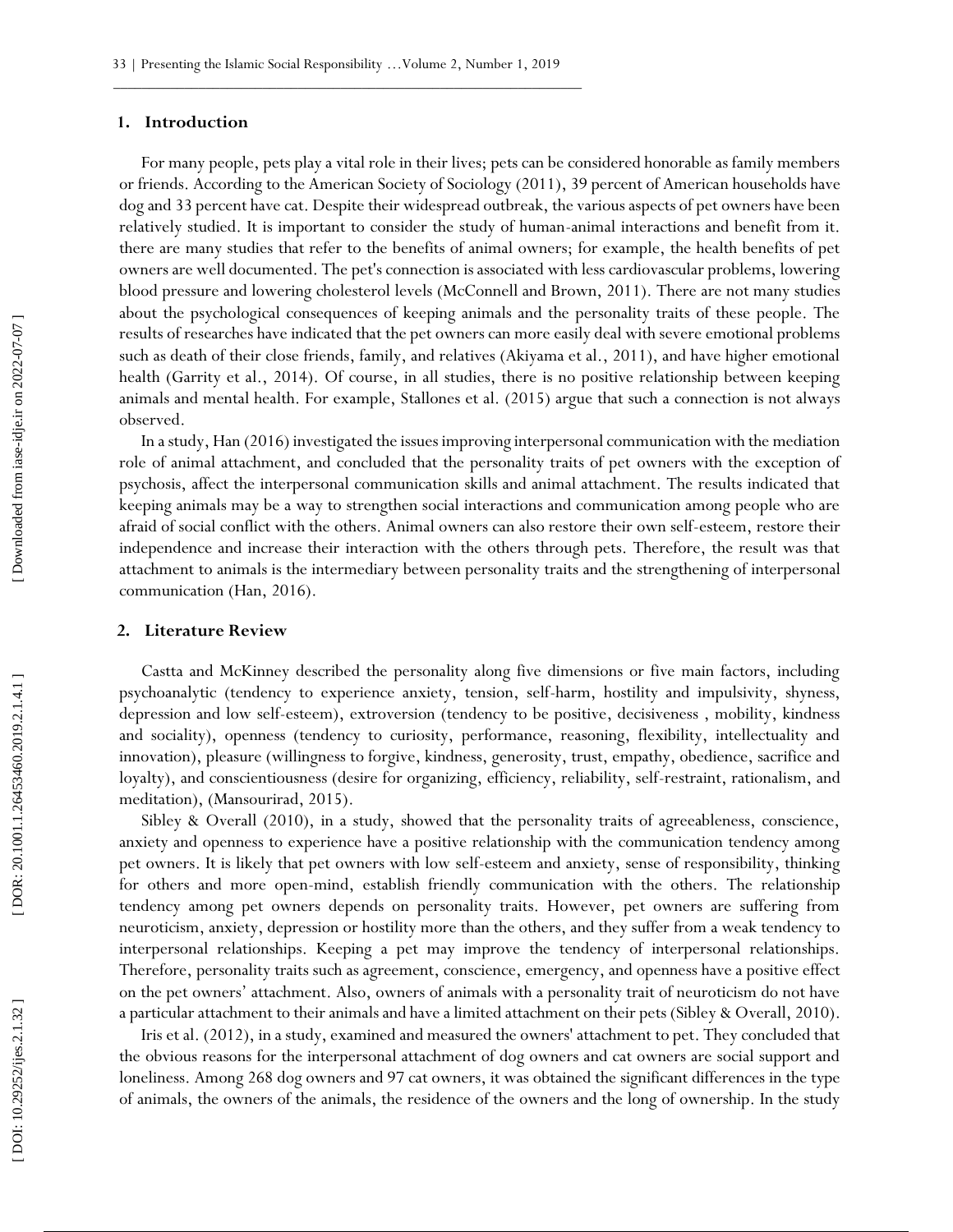done by Paden -Levy (2014), the relationship between extroversion and having pet was not achieved, but emotional stability was related to having a pet, and those with pet had a less neuroticism. The results of the study done by Kari (2015), aimed at identifying pet owners' characteristics, showed that pets are part of the lives of many people in the world today, and most pet owners have characteristics such as compliance, levels of neural avoidance, complete domination, sympathy, optimism, social satisfaction, avoidance of humiliation, emotional satisfaction, self -confidence and empathy, optimism, and also dominance.

The studies have indicated different differences in the personality traits and clinical syndrome of pet owners, and the results cannot be identified in a specific direction (Gosling et al., 2010). On the other hand, almost all of these studies have been conducted in countries with different cultures than Iran, which could have different results from what is happening in Iran. There are people or families that keep pets in Iran. Many studies on the effects and consequences of pet keeping on the physical condition of individuals, as well as the transmission of animal -to -human illness, have been carried out, but there are not yet many studies done in the field of animal health and personality traits and clinical syndrome of their owners; in addition, such a study has been less common in Iranian society. Accordingly, the necessity and importance of this research is to compare the personality traits and clinical syndrome of pet owners with people without pet in Iranian culture, which will be examined and compared more precisely. Therefore, the main question in the present study is whether there is a difference between the personality traits and the clinical syndrome of the pet owners with people without pet in Iranian culture.

#### **3. Methodology**

The method of this study was a causal -comparative post -event type comparing the personality traits and clinical syndromes of pet owners with people without pet. The statistical population of this study was all individuals with pets and ones without pet residing in the 20th district of Tehran City. In order to select the sample size, 160 individuals (80 ones with pet and 80 ones without pet) of 20th district of Tehran, refereeing to three veterinary clinics in 2018, were randomly selected and randomly.

The measurement instrument was Personality Traits Questionnaire by Neo (1989), and Clinical Syndromes Checklist by Derogates et al. (1973). 60 -item from of the Five Basic Personality Factors Questionnaire, by Costa & McCrae (1989), was used to measure the five major factors of personality. The questionnaire has a five -point accountability scale (totally agree to totally disagree), and five factors of neuroticism (versus psychological and emotional stability), extraversion (versus introversion), experiencing (against inflexibility), agreeableness (against narcissism), and responsibility (against negligence). Costa & McCrae (1992) reported the Cronbach's alpha of scales of this questionnaire as follows: neuroticism is equal to 0.93, extroversion is equal to 0.99, experiencing is equal to 0.89, agreeableness is equal to 0.95, 0 and responsibility equal to 0.92. They also reported the validity coefficients of this questionnaire from 0.56 to 0.62. Various versions of this questionnaire have been translated and prepared in Iran (Grossi Farshi, 2001). Kiamehr (2002), who translated and implemented a version of this questionnaire among the students, reported the concurrent validity of the short and long forms of the questionnaire for five factors between 0.41 and 0.71, the retest reliability between 0.65 to 0.86 and Cronbach alpha of the subscales between 0.54 and 0.79 (Kiamehr, 2002). Clinical syndromes checklist was drafted by Derogatis, Rickels and Rock (1973) and revised based on clinical experiences and psychometric analyses; its final formulation was published in 1976, including 90 five -point questions that measure the degree of inconvenience from zero (none) to four (severely) (Derogatis & Savitz, 2010). The content of this test is nine dimensions of physical complaint, obsession, hypersensitivity, depression, anxiety, aggression, fear, paranoid thoughts, and psychosis. This questionnaire is one of the most widely used questionnaires. In Iran, it has been used in many courses to determine the validity and reliability as well as screening and diagnosis of mental disorders. Different researches have reported the highest correlation for depression dimensions (0.73) and the least correlation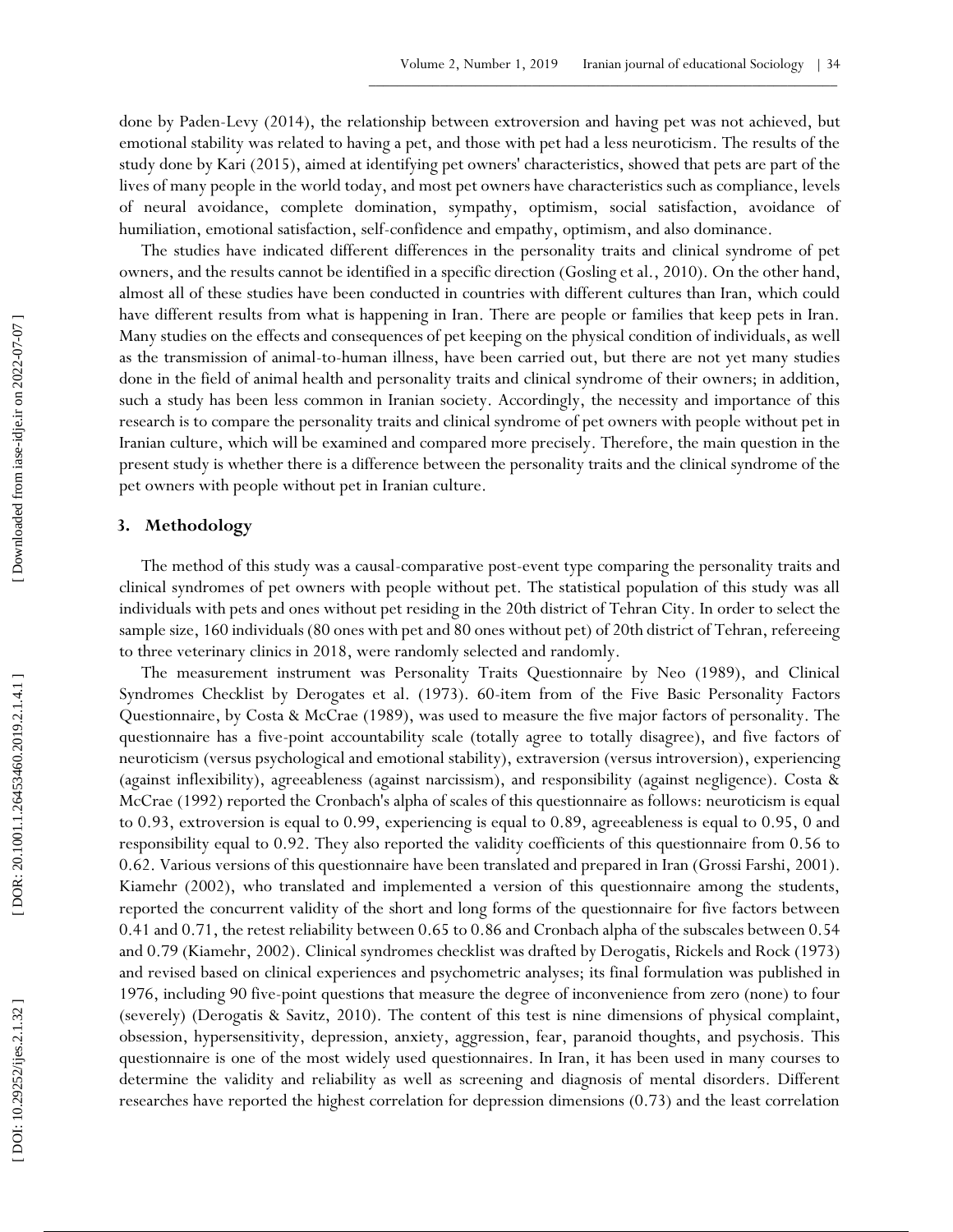for the dimension of fear (0.36). Also, in order to increase the validity of the participants' responses, 10 polygraph questions were added to it. The score greater than 30 in these 10 questions will undermine the validity of the test results. In addition, the questionnaire has the concurrent narrative and structure validity (quoted by Fathi Ashtiani, 2012). Saatchi, Kamkari and Asgarian (2010) have also reported the reliability of the retest test between 0.78 and 0.90. Also, Rashvanloo and Saadati (2015) predict a positive and significant relationship between SCL -90 -R subscales, Cronbach's alpha coefficients ranged from 0.71 to 0.95, and split half coefficient from 0.65 to 0.96 for the subscales and the whole test. Data analysis was performed by SPSS - 22 software, and using the inferential statistics (multivariate analysis of variance (MANOVA).

### **4. Findings**

The homogeneity test of groups variances (Levin) in relation to clinical syndrome variables was investigated before multivariate variance analysis test.

| <b>Table 1.</b> Levine variances equivalence test |          |     |     |       |  |
|---------------------------------------------------|----------|-----|-----|-------|--|
| Indices                                           | variable | Df1 | Df2 | Sig   |  |
| Physical complaint                                | 1.488    |     | 158 | 0.225 |  |
| Obsession                                         | 3.248    |     | 158 | 0.075 |  |
| Sensitivity to interactions                       | 8.034    |     | 158 | 0.063 |  |
| Depression                                        | .197     |     | 158 | 0.609 |  |
| Anxiety                                           | 1.488    |     | 158 | 0.105 |  |
| Aggression                                        | 3.248    |     | 158 | 0.075 |  |
| Fear                                              | 8.034    |     | 158 | 0.060 |  |
| Paranoid thoughts                                 | .197     |     | 158 | 0.508 |  |
| Psychosis                                         | 1.488    |     | 158 | 0.205 |  |

Following the Levin test, a multivariate analysis of variance was performed. The first hypothesis test was performed after Levine test for studying normality, linearity, single-valued and multivariate flops, homogeneity of variance -covariance matrices and multivariate linearity, and no serious violations were observed. Therefore, the variances of groups were homogeneous. In table 2, the results of multivariate analysis of variance of the variables in two groups of pet owners and people without pet, were presented.

|           |                             | without pet |    |         |       |  |
|-----------|-----------------------------|-------------|----|---------|-------|--|
|           | Variables/statistical index | MS          | df | F       | sig   |  |
|           | Physical complaint          | 5168.151    |    | 24.318  | .000  |  |
|           | obsession                   | 39.293      |    | 0.141   | 0.708 |  |
|           | Sensitivity to interactions | 16347.645   |    | 96.624  | .000  |  |
| clinical  | depression                  | 13341.735   |    | 68.557  | .000  |  |
| syndromes | anxiety                     | 33270.621   |    | 175.395 | .000  |  |
|           | Aggression                  | 29.165.297  |    | 78.505  | .000  |  |
|           | fear                        | 62.194      |    | 0.182   | 0.670 |  |
|           | Paranoid thoughts           | 26731.522   |    | 178.399 | .000  |  |
|           | Psychosis                   | 15805.579   |    | 99.360  | .000  |  |

**Table 2.** Multivariate analysis of variance (MANOVA) of clinical syndromes in two groups of pet owners and people

As presented in table 2, the results of multivariate analysis of variance for clinical syndromes showed that the difference between two groups in all clinical syndromes was significant except for obsession and fear. Regarding the comparison of the means, it was found that pet owners have higher level of physical complaints, sensitivity to interactions, depression, anxiety, aggression, paranoid thoughts, and psychosis.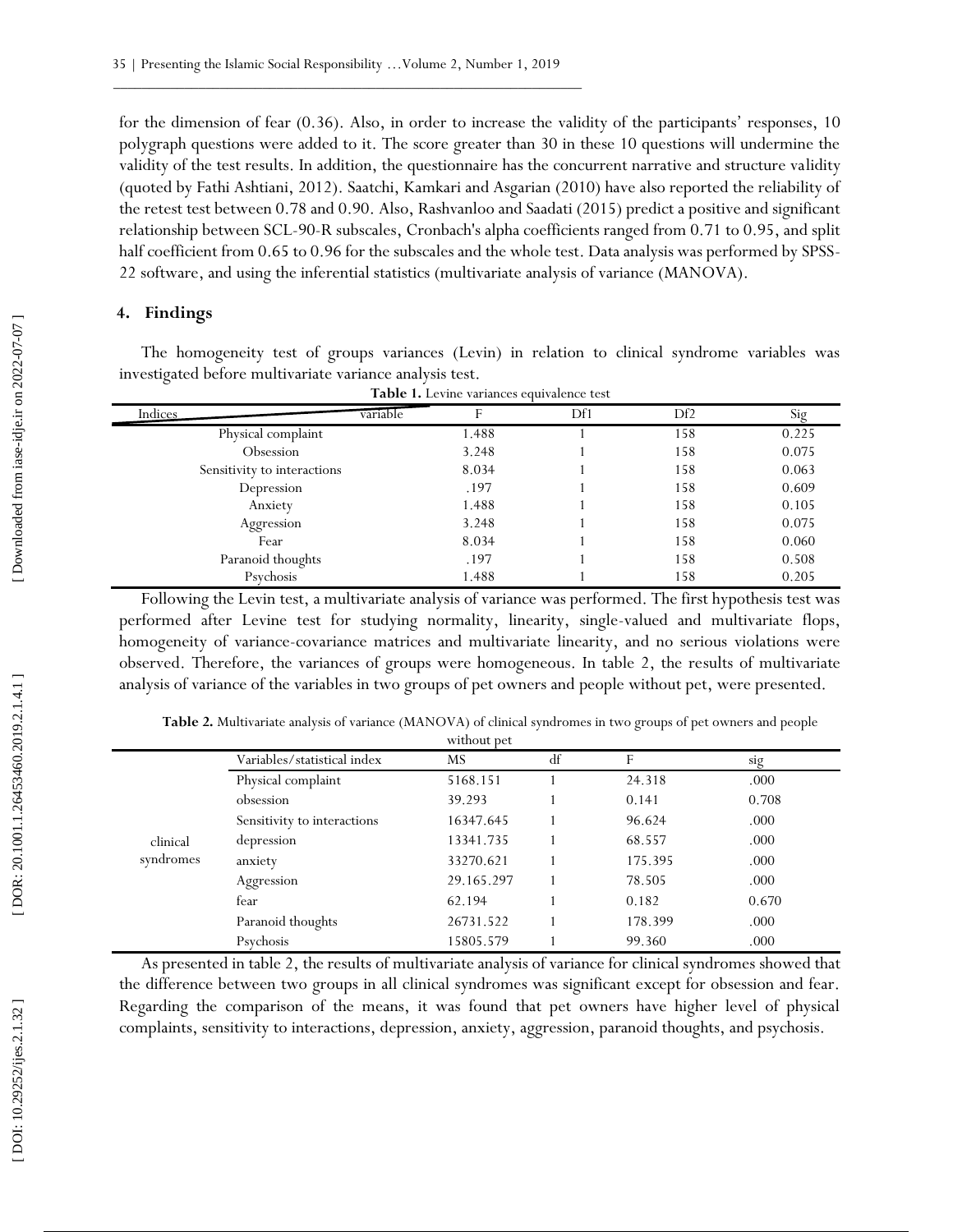| people without pet |       |               |          |      |                      |
|--------------------|-------|---------------|----------|------|----------------------|
| Test name          | value | hypothesis DF | error DF |      | significance level P |
| Pillai's Trace     | 0/065 |               | l 55     | 3/40 | 0/010                |
| Wilks' Lambda      | 0/935 |               | 155      | 3/40 | 0/010                |
| Hotelling's Trace  | 0/070 |               | 155      | 3/40 | 0/010                |
| Roy's Largest Root | 0/07  |               | 155      | 3/40 | 0/010                |

**Table 3.** Results of multivariate analysis of variance (MANOVA) on personality traits of two groups of pet owners and people without pet

As observed in table 3, the significance levels of all tests indicate that there is a significant difference between two groups of pet owners and people without pet at least in terms of one variable of personality traits (P=3.40 and P>0.010). one-variable analysis of variance was performed in Manawa text to find out the difference, which is presented in table 4.

**Table 4.** results of multivariate analysis of variance for personality traits of pet owners and people without pet

|                    | Variables/statistical index | MS        | d1 |         | S19   |
|--------------------|-----------------------------|-----------|----|---------|-------|
| personality traits | neuroticism                 | 329.634   |    | 0.978   | .324  |
|                    | Extraversion                | 11582.087 |    | 48.307  | 0.000 |
|                    | Openness to experience      | 15372.229 |    | 66.742  | .000  |
|                    | Responsibility              | 16788.580 |    | 76.172  | .000  |
|                    | Acceptability               | 31198.548 |    | 112.951 | .000  |

The results of multivariate analysis of variance for personality traits are presented in table 4. According to this table, the difference between two groups is significant in all personality traits except for neuroticism. According to the comparison of means, it is evident that pet owners have less extraversion, openness to experience, responsibility, and acceptability than people without pet.

#### **5. Discussion**

The results of the research on personality traits showed that the difference between two groups was significant in all personality traits, except for neuroticism. According to the comparison of the means, it is evident that pet owners have less extraversion, openness to experience, responsibility, and acceptability than people without pet. The results of this study were in line with the findings of the research done by Han (2016), aimed at examining the issues of improving interpersonal communication with the mediation role of animal attachment, and concluded that the personality traits of pet owners with the exception of psychosis, affects the interpersonal communication skills and attachment to animals. Also, these results were consistent with the findings of the research done by Sibley & Overall (2010) that showed the personality traits of agreeability, conscientiousness, anxiety and openness to experience have a positive relationship with the communication tendencies among pet owners; that is, pet owners with low self -esteem and anxiety, sense of responsibility, thinking for others and more open minds are likely to make friendly communication with the others. The communication tendency among pet owners depends on personality traits. However, pet owners are suffering from neuroticism, anxiety, depression or hostility more than the others, and they suffer from a weak tendency to interpersonal relationships. Also, owners of animals with a personality trait of neuroticism do not have a particular attachment to their animals and have a less attachment to their pets. Studies have indicated different differences in the personality traits of pet owners and their outcomes cannot be identified in a specific direction. On the other hand, almost all of these studies have been conducted in countries with different cultures than Iran, which can have different results from what is happening in Iran. Therefore, unlike the other countries, in Iran, having a pet may reduce the mental health of individuals. Of course, it should be noted that the study of pets' keeping in relation to personality traits and clinical syndromes of individuals showed that the difference between two groups in all clinical syndromes was significant except for obsession and fear. Regarding the comparison of means, it was found that pet owners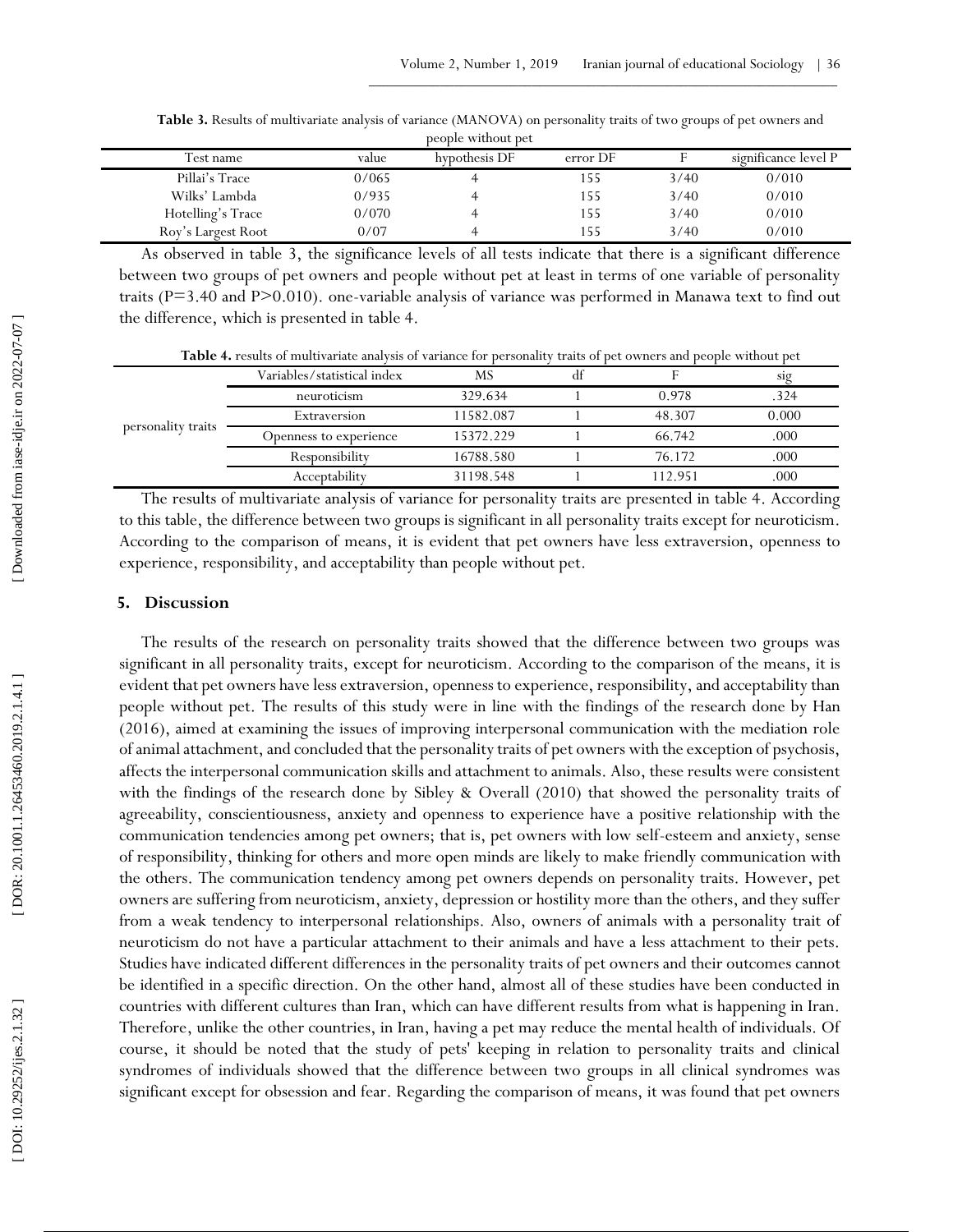have higher level of physical complaints, sensitivity to interactions, depression, anxiety, aggression, paranoid thoughts, and psychosis. The findings of research done by Kajbaf et al. (2010), aimed at comparing family performance and mental health in pet owners and people without pet, showed that there was a significant difference between two groups of pet owners and people without pet in subscales of anxiety symptoms, sleep disorders, emotional affection and communication. It was concluded that people without a pet have more symptoms of anxiety and sleep disorders, and pet owners show more problems than those without pet in relation to emotional involvement. According to the results, cultural factors should be taken into account in having or not having a pet, and having pet is recommended in situations that reduce anxiety and increase the sense of security and relaxation in people. In explaining the results, it can be stated that many people all over the world suffer from harmful effects of psychiatric illnesses such as loneliness, depression and anxiety. Kessler et al. (2005) reported that nearly 30% of the population suffer from anxiety. In addition, the prevalence of mood disorders is more than 20%. Several researchers have indicated that human interaction with animals with the potential of helping to reduce these problems, as well as the result of many cases, leads to increase happiness and empathy (Banks & W. A. Banks 2002; Daly & Suggs 2010; Le Roux & Kemp 2009; Shiloh, Sorek & Terkel 2003). Considering the beneficial nature of pet ownership, it can have a positive impact on human mental health issues. However, attempts to increase pet ownership have raised questions about motivations related to personality traits that people may have to keep pets. The findings of previous studies have suggested that, while the personality is related to the priority of different types of pet, it also correlates with the levels of attachment for each pet (Begley and Gonsman, 2005). This may indicate that some characters may benefit from interacting with pets.

We all know well that Islam's religious teachings refer to the preservation, protection and nonharassment of animals. On the other hand, some Iranian families have traditionally been interested in keeping pigeons, which of course, extremism in this issue has caused harms, including the persecution of neighbors. On the other hand, keeping some types of pets in rural areas of Iran is obvious and even economical. In Iran, as the other societies, dogs may also be used as home guard. Given these issues, it seems necessary to pay more attention to these particular aspects of keeping animals in Iranian society in future studies; perhaps, the effect of keeping pets on mental health in rural areas is different with the urban areas. It is suggested that future research considers the other psychological factors and the effect of these animals on the owners.

#### **References**

Akiyama H, Holtzman J M, Britz W E. (2011). Pet ownership and health status during bereavement. OMEGA -Journal of Death and Dying ,17(2):187 -193.

Bagley D K, Gonsman V L. (2005). Pet attachment and personality type. Anthropos, 18:28-42.

Costa P T, McCrae R R. (1992). "Revised NEO personality inventory (NEO-PI-R) and NEO five factor inventory (NEO-FFI) professional manual". Psychological assessment resources, Odessa, FL.

Daly B, Suggs S. (2010). Teachers' experiences with humane education and animals in the elementary classroom: Implications for empathy development. Journal of Moral Education, 39:101 -112.

Derogatis L R, Savitz K L. (2010). "The SCL -90 -R and the Brief Symptom Inventory (BSI) in Primary Care". In Maruish, Mark Edward. Handbook of psychological assessment in primary care settings. Mahwah, NJ: Lawrence Erlbaum Associates. 297 – 307.

Fathi Ashtiyani A. (2012). Personality Assessment and Mental Health. Tehran, Besat Publication.

Garousi Farshi M. (2011). New Approach to Personality Evaluation. First Book, Tabriz, Jameh Pajouh Publication.

Garrity T F, Stallones L F, Marx M B, Johnson T P. (2014). Pet ownership and attachment as supportive factors in the health of the elderly. Anthrozoös, 3(1): 35 -44.

Gosling S D, Sandy C J, Potter J. (2010). Personalities of self-identified "dog people" and "cat people". Anthrozoos, 23:213-222.

Han MK. (2016). The Relationship between Pet-owner Personality Traits and Interpersonal Communication Competence - The Mediator of Pet Attachment, The Journal of Global Business Management: 12(2):51 -63.

Iris S, Mateja F, Vesna M. (2012). Attachment to Pets and Interpersonal Relationships, Journal of European Psychology Students, 3(2):125 -138.